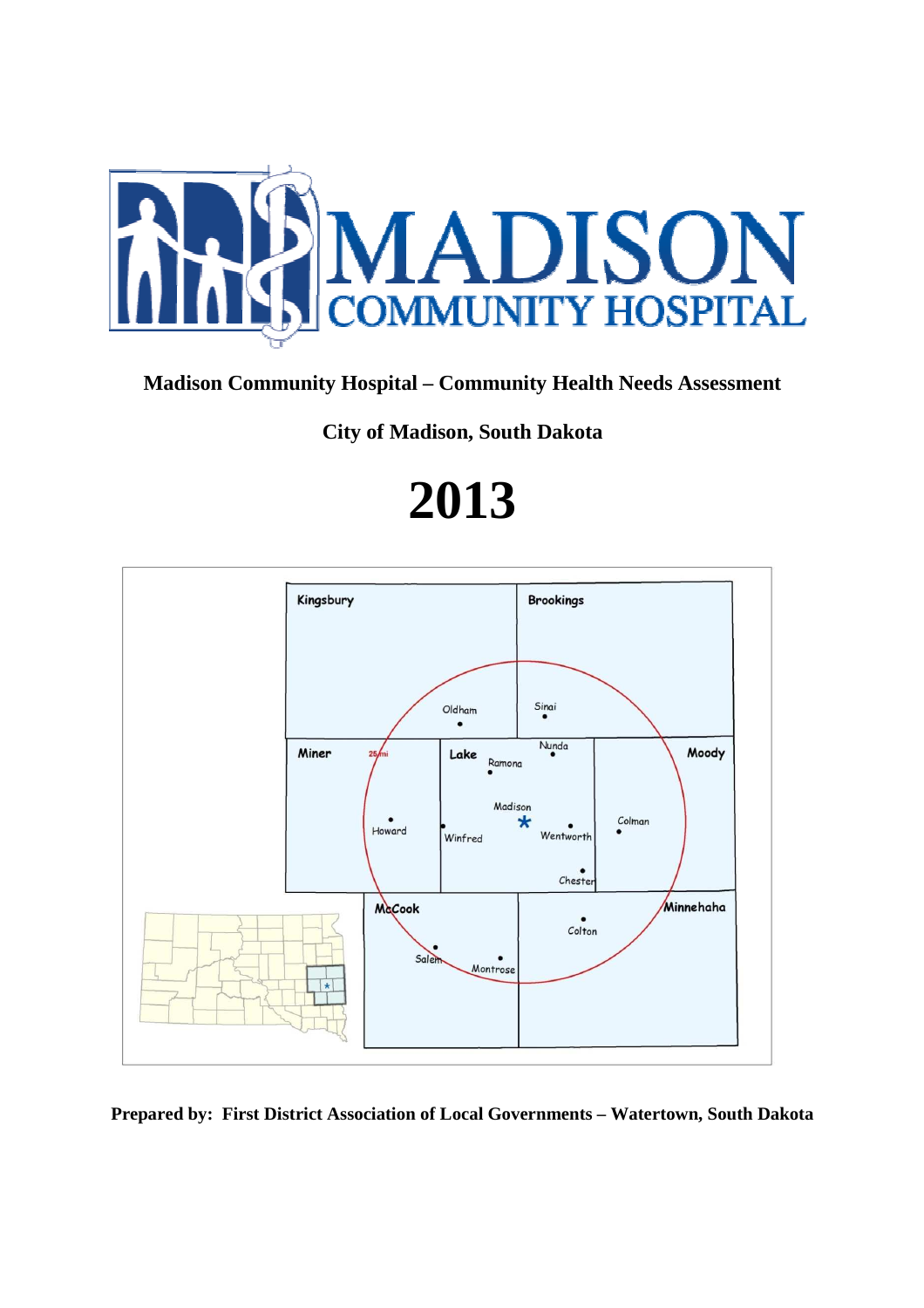The Madison Community Hospital (MCH) operates a state-licensed hospital facility located in the City of Madison, South Dakota. This assessment will not pertain to multiple hospital facilities as the MCH operates only one hospital facility. The MCH is currently in the planning and design stages of constructing a new hospital facility that will also be located in the City of Madison, South Dakota.

The community served by the MCH facility includes all of Lake County and portions of Brookings, Kingsbury, McCook, Miner, Minnehaha and Moody Counties as well as the municipalities of Chester, Colman, Colton, Howard, Madison, Montrose, Nunda, Oldham, Ramona, Salem, Sinai, Wentworth and Winfred. A Demographic & Market Analysis conducted in December of 2010 by Voyager Consultants of Plymouth, Minnesota offers the following service area definition for the MCH.

*The primary service area for the Madison Community Hospital consists of fourteen zip code communities surrounding the City of Madison. The area has a radius of approximately 20 miles.* 

*Service areas for healthcare organizations are generally defined as the geographical area in which at least 80% of the hospital's patients reside. 2008 and 2009 admission data was reviewed to identify the residential zip code of patients. The fourteen zip code communities included in MCH's defined service area accounted for 89% of total inpatient admissions, 81% of emergency room visits, and 92% of outpatient services at the hospital. The population and market analysis focuses on the characteristics and utilization behavior of this patient constituency.* 



MCH Service Area Map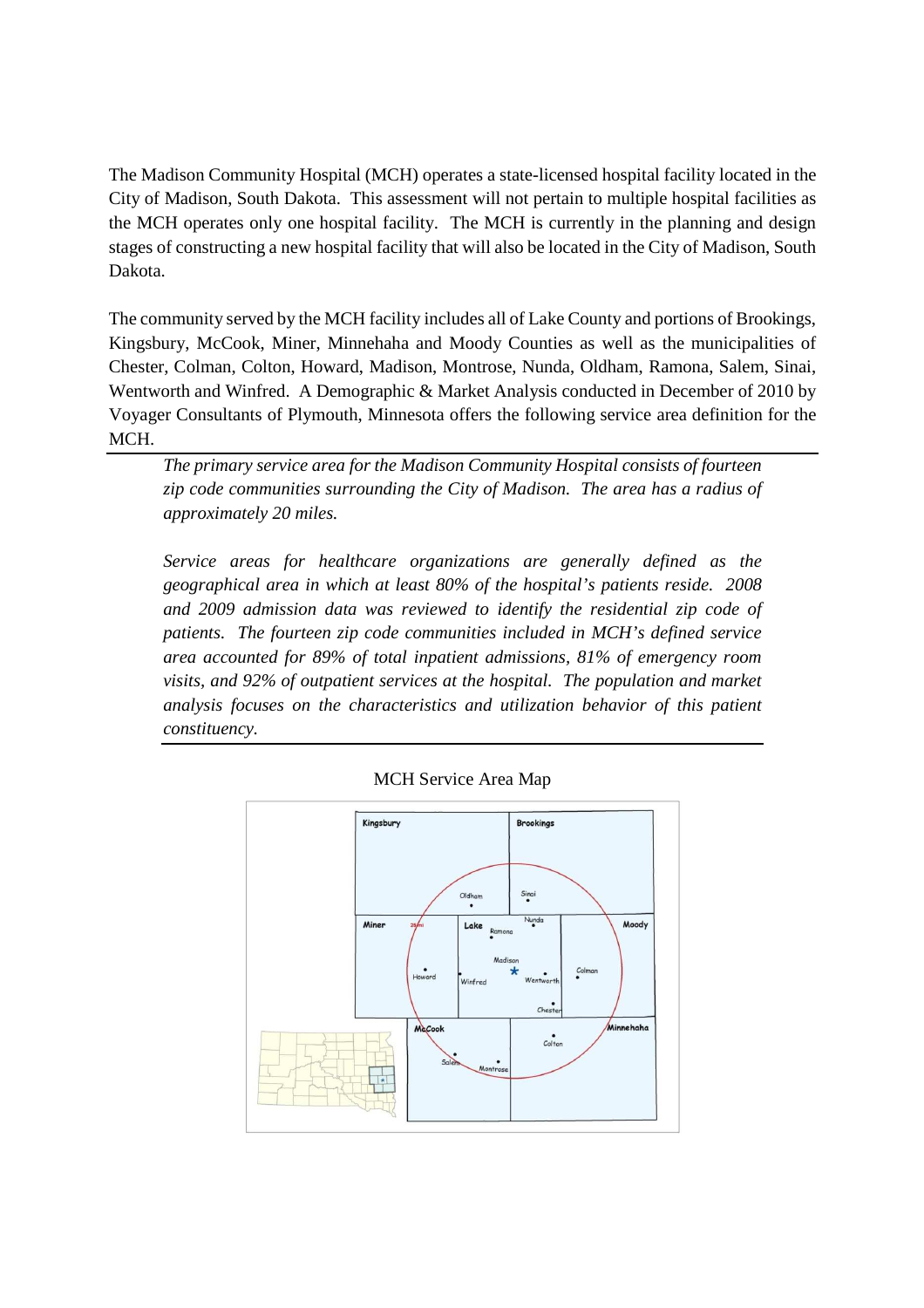The MCH collaborated with the First District Association of Local Governments (First District) in conducting this Community Health Needs Assessment (CHNA) beginning in January of 2013.

First District is a voluntary association of local governments working cooperatively for the benefit of East Central South Dakota. Established in 1971, First District's purpose was the encouragement of a regional approach to planning and development, the improvement of the quality of governmental services, and the attainment of great savings from the technical assistance the District would provide. First District was the first of six districts to be started in South Dakota and originally served a ten county area. Today the District serves 11 counties and 75 communities within the counties of Brookings, Clark, Codington, Deuel, Grant, Hamlin, Kingsbury, Lake, Miner, Moody, and Roberts.

Over the years, First District has been involved in numerous projects from planning, zoning, and community project development to housing development, geographic information systems, and direct loans for businesses. As the needs of the District's counties and communities change, so does the work direction of the District. First District's professional staff is available to assist local officials and concerned citizens explore ways to make their communities and counties a better place to live, through professional development, planning, and management services.

A review of the Demographic & Market Analysis (December 2010) conducted by Voyager Consultants was conducted in January of 2013 to gather background information pertaining to the MCH. The health needs of the community served by the hospital were identified through survey responses gathered in February and March of 2013.

The survey used to gather the information contained within this assessment was not intended to be a scientific or statistically valid sampling of the population. Rather, the survey was designed to be a tool for collecting qualitative data from the community at large – specifically, information related to community-perceived health needs.

The survey distributed to two primary audiences: 1--community members and 2--health care professionals. Community members received notice of the survey through electronic communications, the Madison Daily Leader newspaper and local radio stations. Health care professionals received notice of the survey during mandatory staff meetings at the Madison Community Hospital in February 2013.

Respondents were given two options for survey completion: 1—online response and 2—hand written response. All surveys were considered anonymous and identities of survey takers were not recorded. Survey work was completed in February and March 2013. Community members and health care professionals were given the option of either completing a paper copy of the survey or completing the survey online. 139 of the surveys were completed online and 17 paper copies were completed. 156 survey responses were collected in total.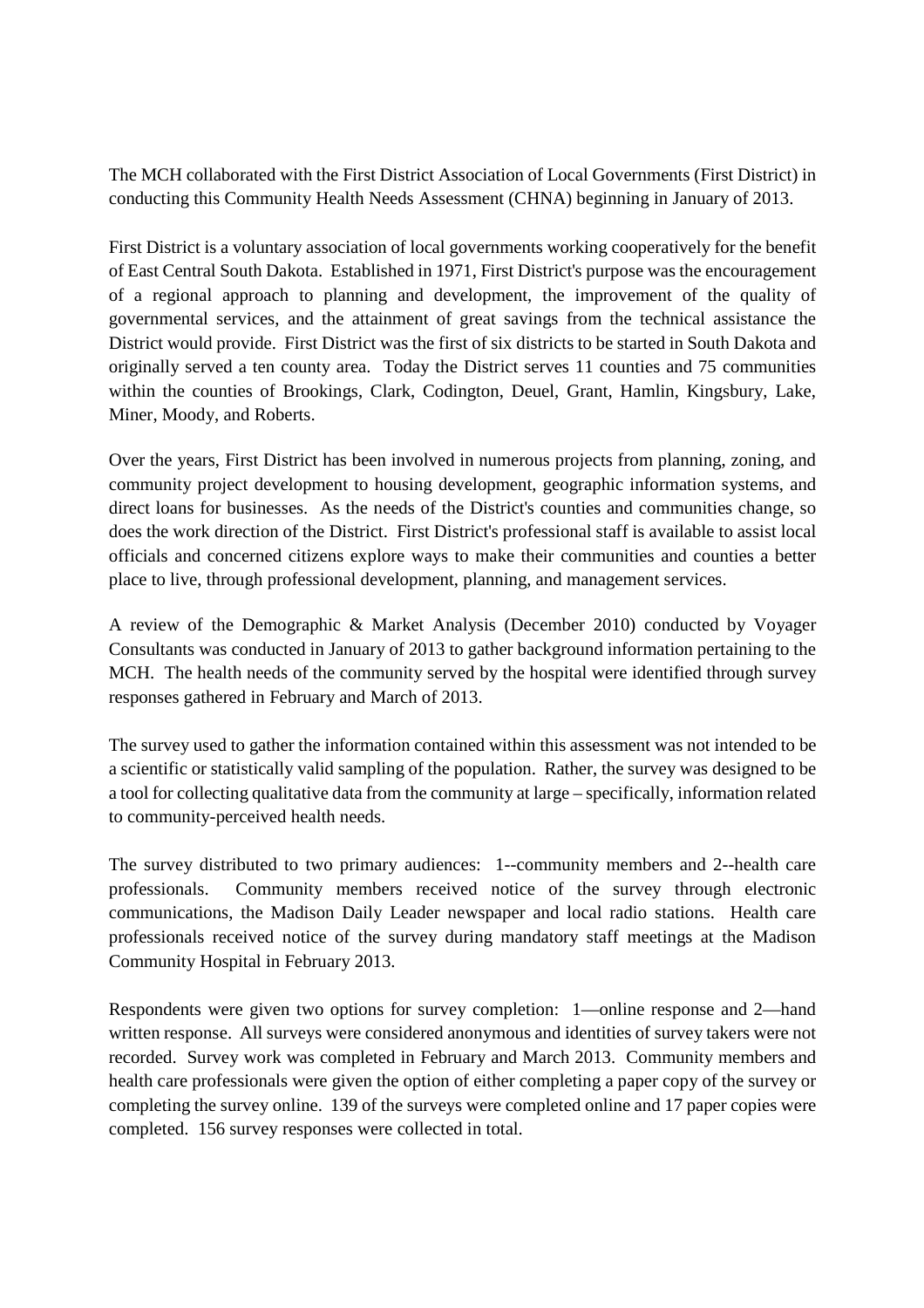Input was received from persons representing broad interests of the community served by the hospital through online and paper surveys conducted in February and March of 2013. Healthcare employees provided the best representation of persons with special knowledge of or expertise in public health and were informed of the community health needs assessment on February 20, 2013 during mandatory employee meetings and were asked at that time to participate in the survey process. 72 of the 156 people responding to the survey were employed in the healthcare field.

Education and government employees provided the best representation of federal, tribal, regional, State, or local health or other departments or agencies, with current data or other information relevant to the health needs of the community served by the hospital facility. 22 of the 156 people responding to the survey were employed in the fields of education or government.

Leaders, representatives, or members of medically underserved, low-income, and minority populations, and populations with chronic disease needs, in the community served by the hospital facility were also invited to participate in the survey process. These groups were notified of the survey through direct contact, a newspaper article about the survey or radio ads about the survey. 62 of the 156 people responding to the survey represent the aforementioned groups. The following table provides employment sector data from all survey respondents:

| <b>Job Sector</b>      | <b>Responses</b> |
|------------------------|------------------|
| Manufacturing          | 6                |
| Education              | 16               |
| Government             | 6                |
| Retail                 | 7                |
| Healthcare             | 72               |
| Restaurant             | 3                |
| <b>Service Sector</b>  | 17               |
| Retired                | 6                |
| Other (please specify) | 23               |
| Total                  | 156              |

This community health needs assessment was conducted between January and April of 2013 by the MCH and First District. The implementation strategy was adopted by the MCH Board of Trustees in May of 2013. The written report of findings was made widely available to the public in June of 2013 when the final CHNA was posted on the MCH website for public consumption.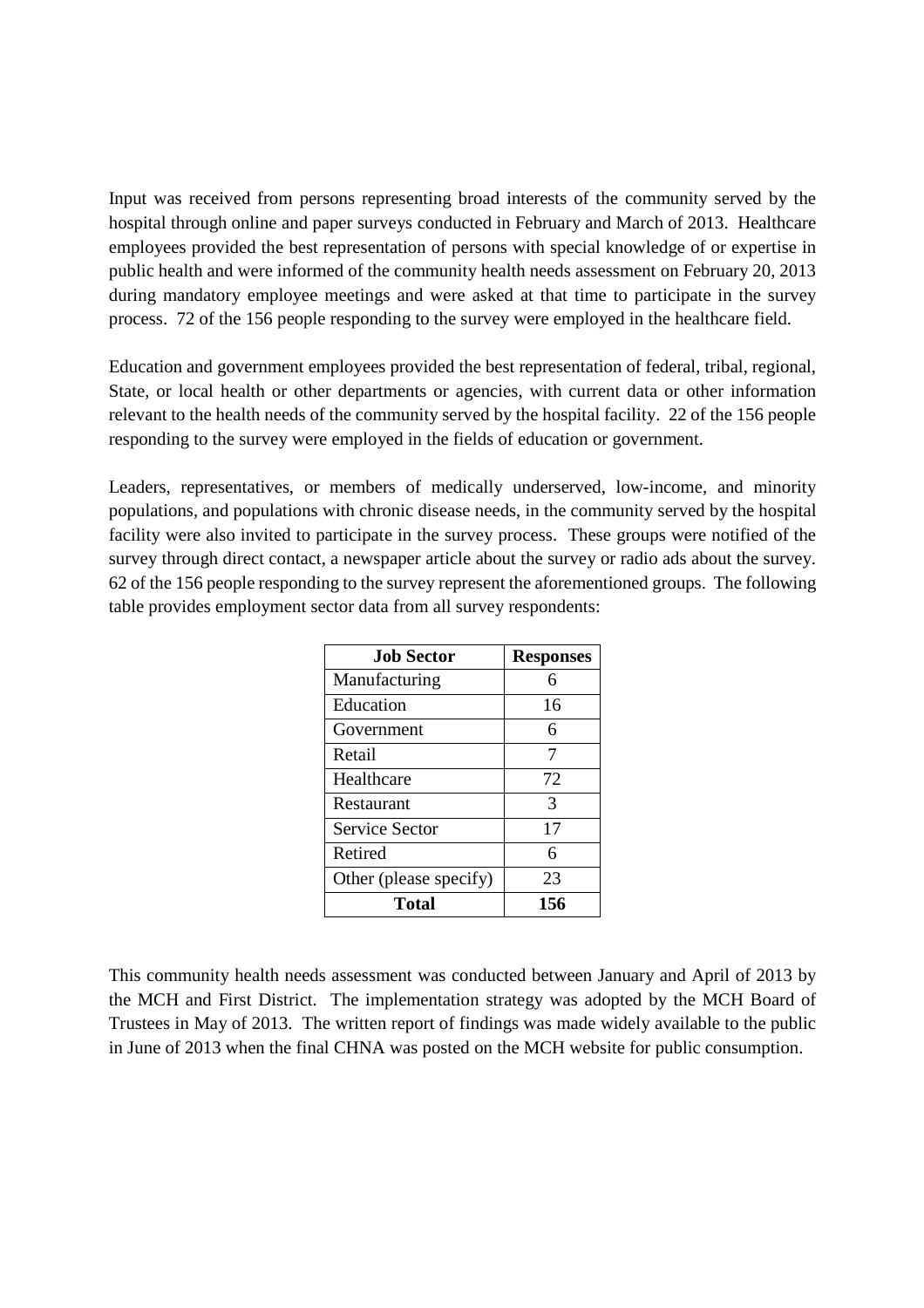Employment types included under the heading "Other (please specify)" included the following: non-profit, attorney, Service provider, financial, self, electric cooperative, sales, marketing, finance, utility, farmer, organization management, religious, housing, and insurance.

This CHNA was conducted by the MCH and the First District. A copy of the Voyager Consultants Demographics & Market Analysis (December 2010) was provided by the MCH for review and was used to determine the community served by the hospital facility. Surveys were prepared by the First District and made available to persons within the community served by the hospital facility. Survey responses were compiled, reviewed, and prioritized to determine the health needs of the community. An implementation strategy was developed by the MCH and adopted by the hospital's Board of Trustees.

The Madison Community Hospital shall maintain a link to electronic versions of this CHNA on their website (www.madisonhospital.com). Paper copies of this CHNA will be made available to the public as requested.

## **Implementation Strategy**

The following community health needs have been identified through the community health needs assessment survey for the Madison Community Hospital. This listing of community health needs represent the most common responses contained within the survey results. All of the following needs will be addressed in order of priority from highest to lowest with the highest priority need at the top of the list:

- Orthopedics
- OB/GYN
- Marketing
- Cost
- Customer Service

The Madison Community Hospital will meet the health needs identified through the community health needs assessment process and has developed the following implementation strategies to address each need on an individual basis. Implementation strategies will be enacted in the most efficient and timely manner possible.

### Orthopedics implementation strategy

Goal: Providing orthopedic services that will meet the needs of hospital patrons.

Objective: Increase availability and awareness of orthopedic services available at the MCH.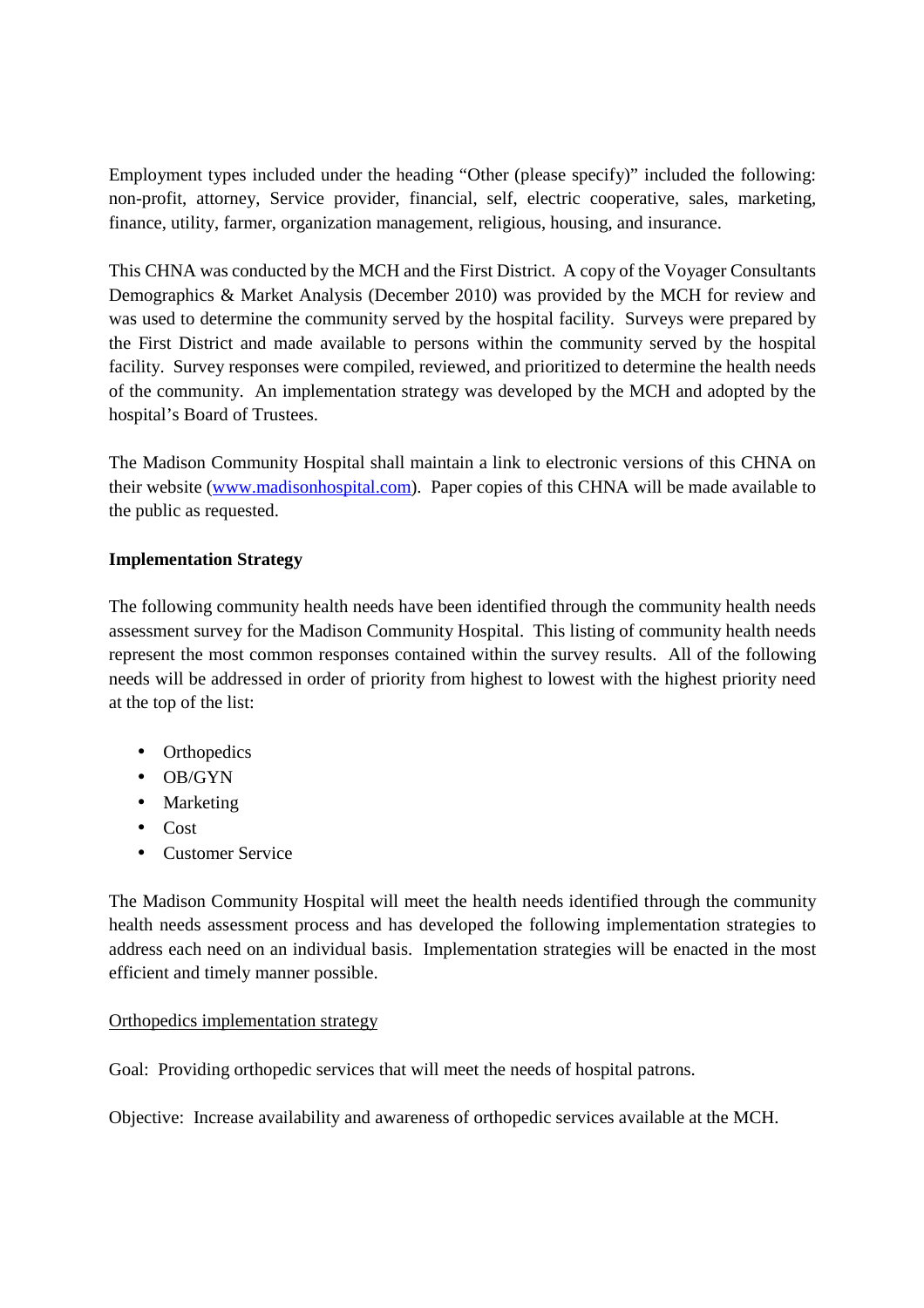Action: Market existing orthopedic services offered at the MCH.

Action: Expand the number of orthopedic specialists offering services at the MCH.

#### OB/GYN implementation strategy

Goal: Providing OB/GYN services that will meet the needs of hospital patrons.

Objective: Increase availability and awareness of OB/GYN services available at the MCH.

Action: Market existing OB/GYN services offered at the MCH.

Action: Expand the OB/GYN services offered at the MCH

Action: Hire a dedicated OB/GYN at the MCH.

#### Marketing implementation strategy

Goal: Effectively market the healthcare offerings of the Madison Community Hospital.

Objective: Maintain and improve marketing efforts to increase the awareness of community members that are unaware of services available at the MCH.

Action: Include descriptions of the existing services at the MCH in future marketing efforts.

Action: Target marketing efforts toward communities within the MCH service area.

Action: Promote positive hospital experiences in marketing campaigns.

#### Cost implementation strategy

Goal: Offer access to healthcare services at an affordable price.

Objective: Determine if fees at the MCH are reasonable and in line with other area hospitals.

Action: Conduct an internal cost survey of existing hospital fees.

Action: Compare and contrast MCH fees with fees from other hospital facilities in the region. Customer service implementation strategy